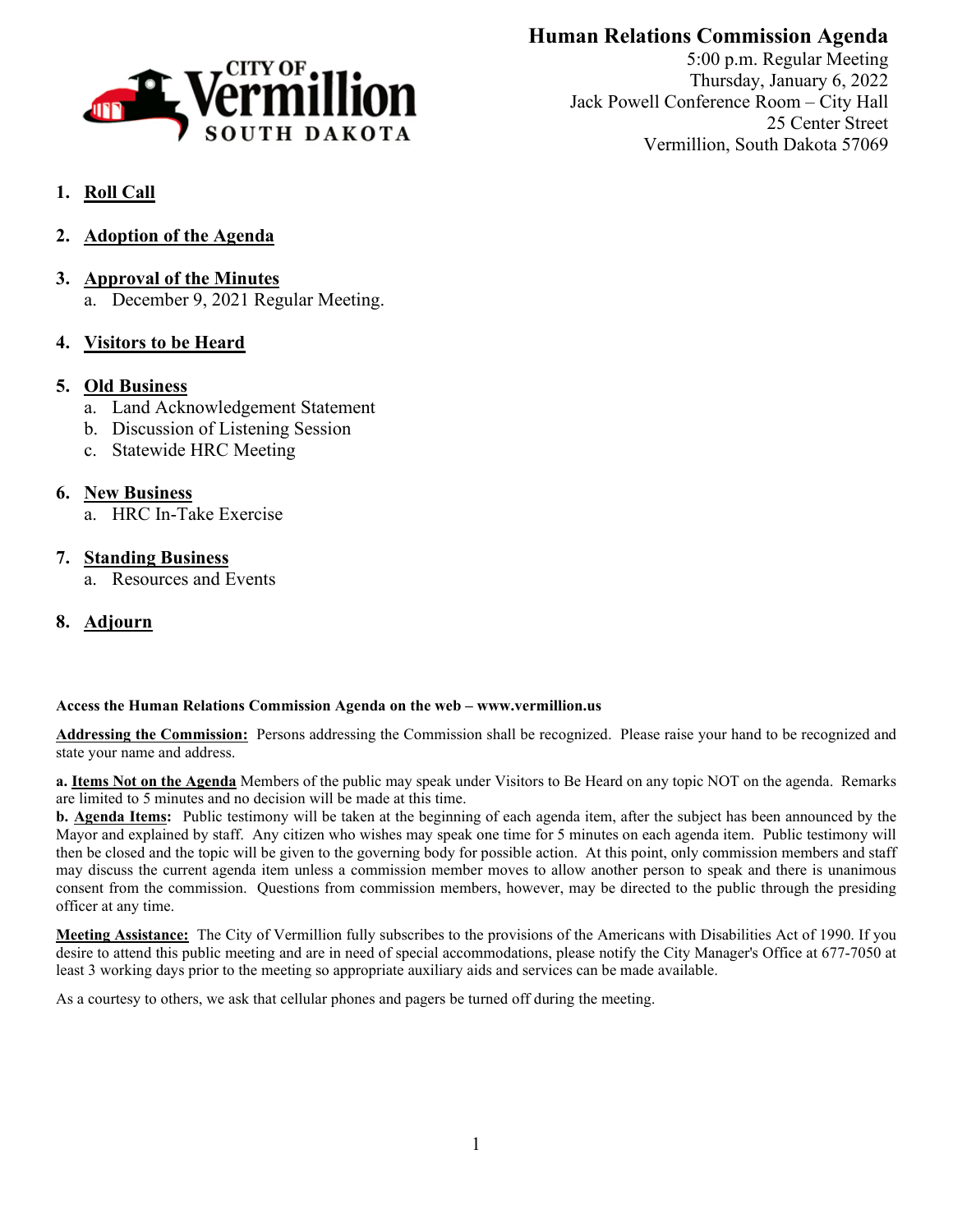Unapproved Minutes Human Relations Commission Thursday, December 09, 2021 Regular Meeting

The regular meeting of the Human Relations Commission was called to order on Thursday, December 09, 2021 at 5:06 p.m.

#### Roll Call

Present: Shannon Cole, Wendy Hess, Jerry Yutrzenka, Brenda Fergen, Jordan Bonstrom

Absent: Alexis Oskolkoff, Bentou Kamara

Staff Present: John Prescott, City Manager; Stone Conley, Assistant to the City Manager

#### 1. Adoption of the Agenda

Yutrzenka motioned to approve the agenda with the changes noted, seconded by Fergen. Motion carried unanimously.

#### 2. Approval of the Minutes

2a. Cole moved to approve the November 04, 2021 regular meeting minutes seconded by Fergen. Motion carried unanimously.

#### 3. Visitors to be Heard

3a. None

## 4. Old Business

4a. Cole brought an email of a possible land acknowledgement statement and read it aloud for the HRC to hear. Yutrzenka liked how short but precise it is. Hess also agreed with this statement. All agreed to move forward with the text.

4b. Cole asked the commission of options for listening sessions. Hess stated she would reach out to the various minority and indigenous/cultural groups possibly within even the USD Law School. Yutrzenka would like to reach out to Marcus Destin to see if he would be willing to assist. Would possibly like him to talk with the mayor. Cole feels a listening session would be easy and efficient. Would like others or a member to continue reaching out to various groups. Yutrzenka would like to ensure the correct questions are asked. Hess would like to ensure outreach is coordinated. Yutrzenka believes a small group of leaders for the session would be good.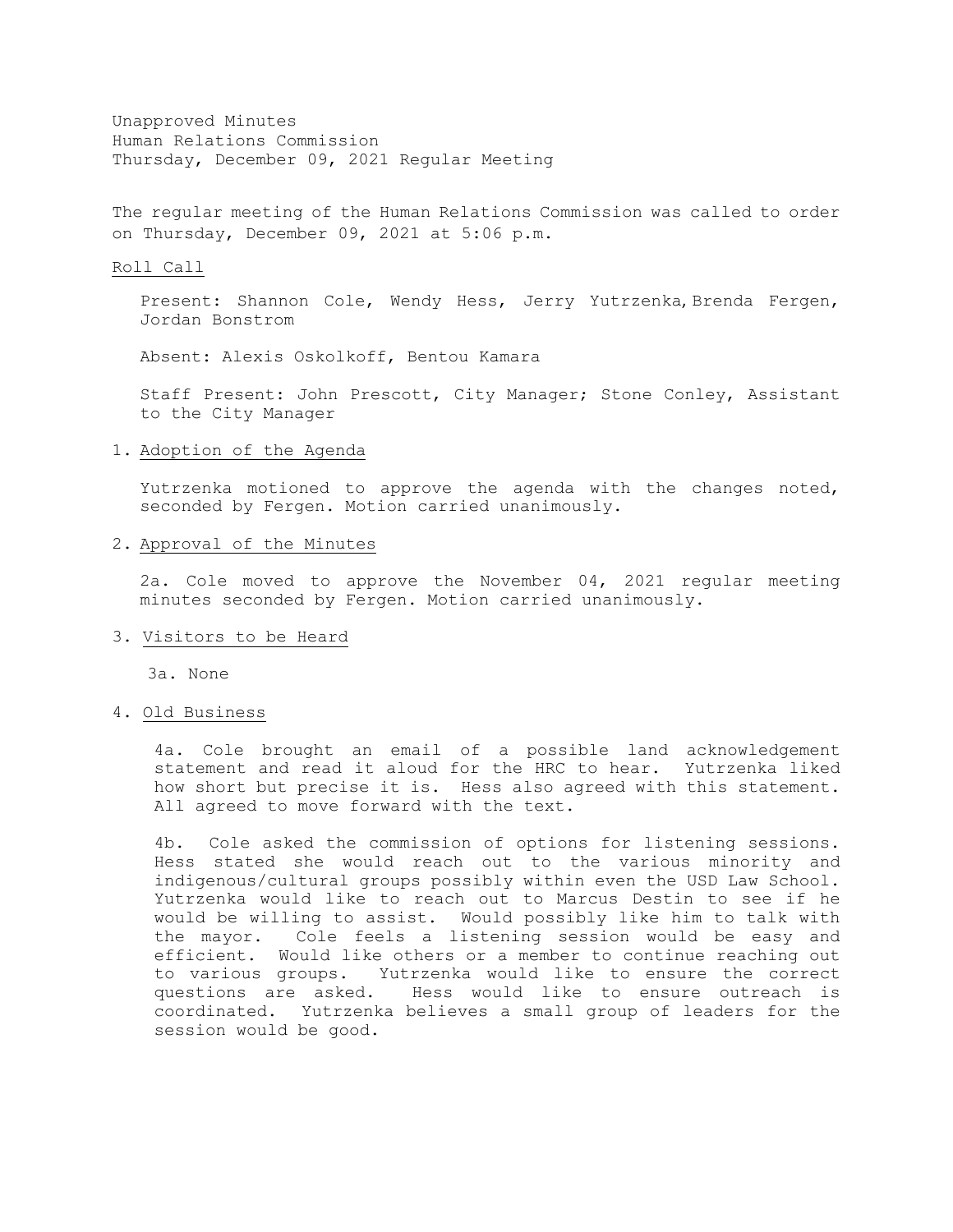#### 5. New Business

5a. Tabled until next meeting to provide more analysis of the process and a better flow chart is drafted.

5b. Cole would like to know the process for setting up a subcommittee. Would like a social outreach committee for certain. States that this is the biggest need currently subcommittee wise for the HRC. A chair will also be needed for the listening sessions. Bonstrom volunteers to co-chair the listening sessions. Yutrzenka says he can assist if he can do so remotely. Cole and Bonstrom volunteer to head the social outreach subcommittee. Cole would like a photo and biography sent by HRC members to be posted on the social media and Vermillion HRC page. Cole stated Brookings HRC invited them to a statewide HRC meeting. City staff will create a list of the current HRCs active in South Dakota.

### 6. Standing Business

a. HRC Members received an email with various podcasts and projects. MLK day is on the horizon, Cole would like members to think of possible events. Cole would also like the City Council to issue a proclamation at the January 3<sup>rd</sup> meeting for Martin Luther King Jr. Hess stated on March  $21^{st}$ , 2021 there will be a Native Student symposium at the USD Law School. Yutrzenka would like to touch base with the library to connect on projects. Cole may show Selma at the Coyote Twin Theater.

## 7. Adjourn

Moved by Hess to adjourn, seconded by Fergen. Motion carried unanimously at 5:55 p.m.

Shannon Cole, Chair

\_\_\_\_\_\_\_\_\_\_\_\_\_\_\_\_\_\_\_\_\_\_\_\_\_\_\_\_\_\_\_\_\_\_ Vermillion Human Relations Commission